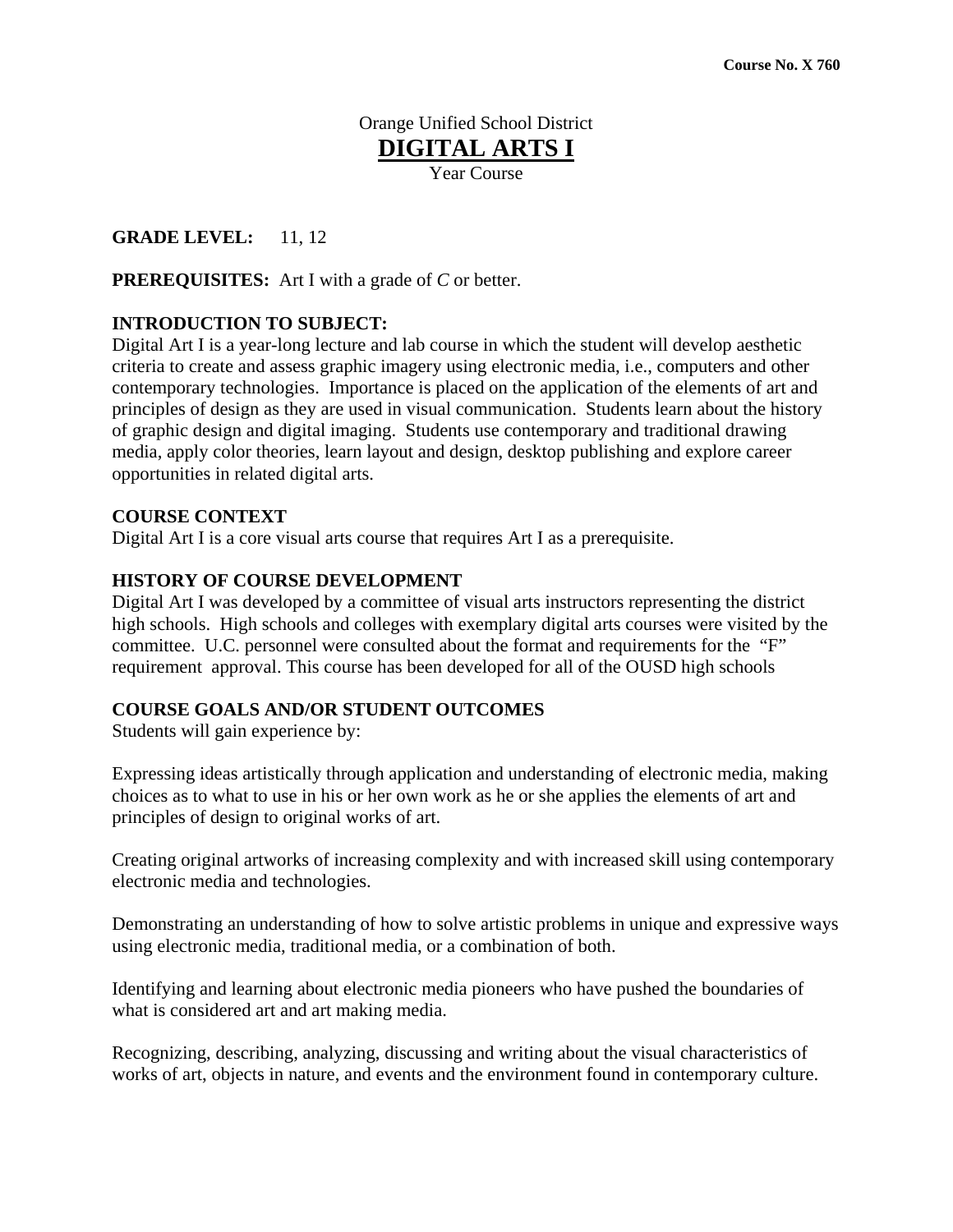Digital Art I Page 2

Learning skills in digital imaging that translate to careers in the fields of the arts, media, and communication and integrates learning to other subject areas.

Constructing a rationale for the validity of a specific work of art, one that falls outside their conception of art.

Creating a portfolio of original digital artworks for exhibition, assessment and evaluation and application to colleges and employment using electronic multimedia presentations.

# **COURSE OBJECTIVES:**

# **BY THE END OF THE COURSE STUDENTS WILL BE ABLE TO:**

Digital Art I will meet the following Visual Arts Standards, Grades 9-12, Advanced, from the Visual and Performing Arts Content Standards for California Schools, Kindergarten Through Grade Twelve:

### ARTISTIC PERCEPTION

*Processing, Analyzing, and Responding to Sensory Information Through the Language and Skills Unique to the Visual Arts (*Standard 1.0, Grades 9-12 Advanced). *Students perceive and respond to works of art, objects in nature, events and the environment. They use the vocabulary of the visual arts to express their observations.* 

Students will analyze, discuss and respond to sensory information in works of art, objects in nature, events, the environment and contemporary culture, through the language and skills unique to digital visual arts using electronic and traditional media.

Students will use a variety of electronic and traditional media to communicate the intent and meaning in original works of art.

Students will analyze the permeation of electronic media on their current contemporary culture.

Students will research the works of well-known electronic media pioneers and analyze their contributions to digital art, the larger field of art and art making.

### CREATIVE EXPRESSION

*Creating, Performing and Participating in the Visual Arts* (Standard 2.0, Grades 9-12 Advanced). *Students apply artistic processes and skills, using a variety of media to communicate meaning and intent in original artworks.* 

Students will solve visual arts problems that involve the effective use of the elements of art and principles of design as they are applied to digital images and traditional media.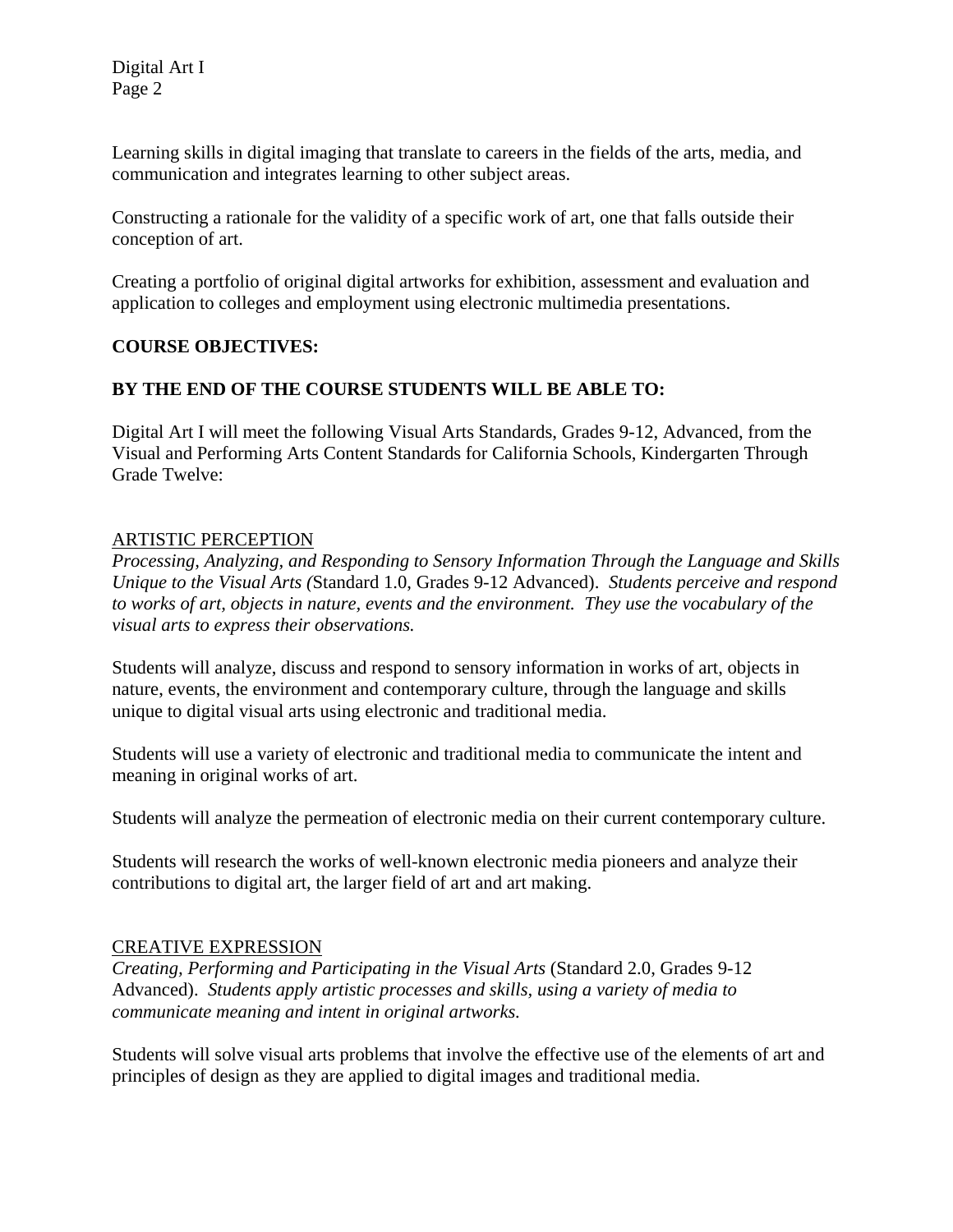Students will demonstrate the ability to synthesize subjects, themes, images, and visual metaphors in creating digital artworks using electronic technologies and traditional media.

Students will create expressive digital images that incorporate complex issues such as distortion of shape/form, space, advanced color theory, implied texture, scale, expressive content and real vs. virtual.

Students will review and refine drawing skills in both electronic and traditional media.

Students will create works of art that address a current social issue using electronic media.

# HISTORICAL AND CULTURAL CONTEXT

*Creating, Performing and Participating in the Visual Arts (*Standard 3.0, Grades 9-12 Advanced). *Students analyze the role and development of the visual arts in past and present cultures throughout the world, noting human diversity as it relates to visual arts and artists.* 

Students will identify pioneers of electronic media and research their contributions to digital arts in order to understand the additional ways in which artworks may be created using contemporary technologies.

Students will investigate and discuss how electronic media permeates current popular culture.

Students will identify universal contemporary concepts expressed in digital artworks from diverse cultures.

# AESTHETIC VALUING

*Responding to, Analyzing, and Making Judgments About Works in the Visual Arts (*Standard 4.0, Grades 9-12 Advanced). Students analyze, and assess, and derive meaning from works of art, including their own, according to the elements and principles of design, and aesthetic qualities.

Students will discuss the purposes of art from major time periods and cultures with those created using contemporary technologies in the present time.

Students will describe the relationship involving the art maker (artist), the making (process), the artwork (product) and the viewer.

Identify the intentions of artists creating contemporary digital artworks and explore the implications of using electronic media.

Students will construct a rationale for the validity of a specific work of digital art—one that falls outside their own conceptions of art.

Students will develop expertise in calibrating digital works of art among their peers, with students at other high schools locally, statewide, nationally and internationally.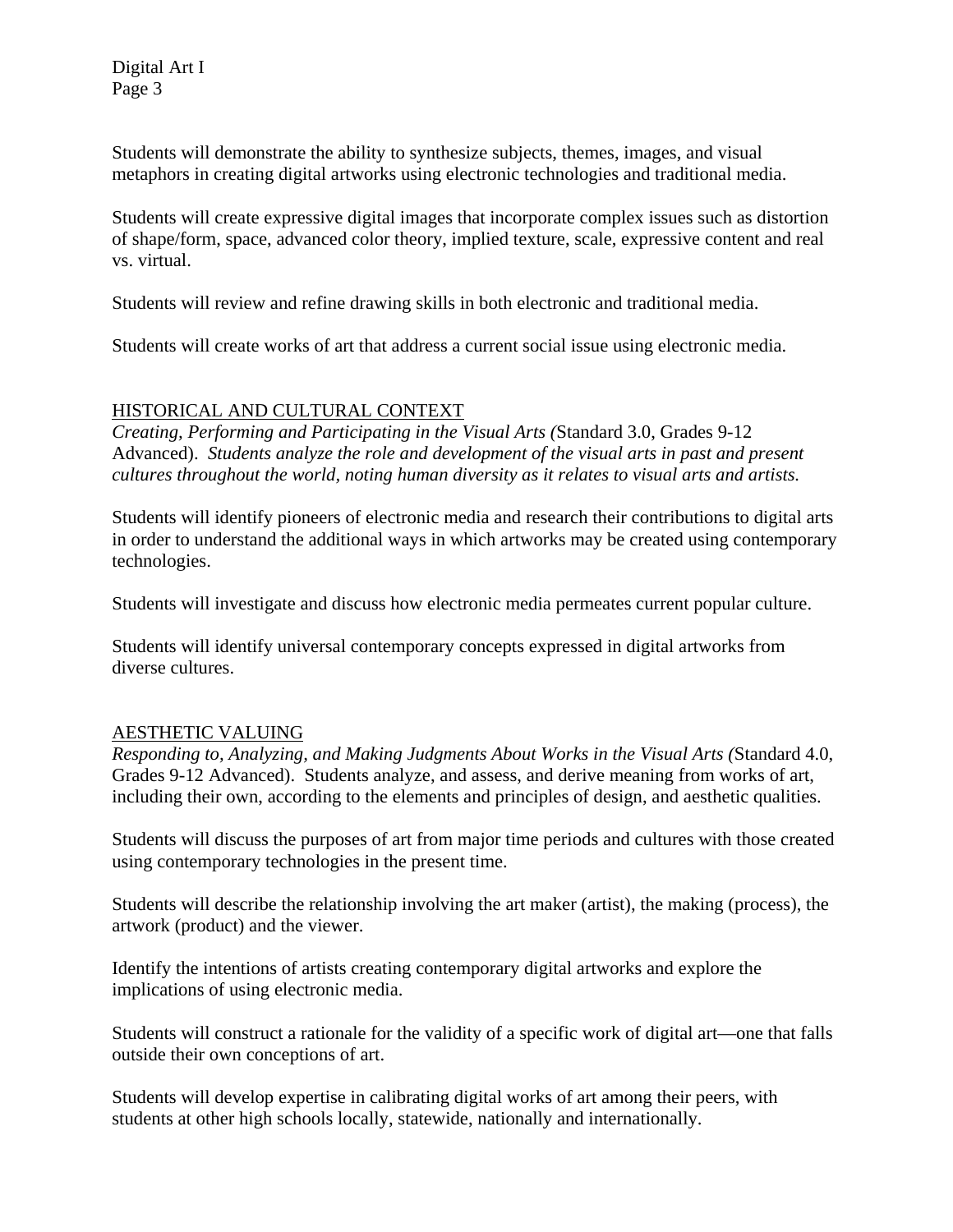Digital Art I Page 4

# CONNECTIONS, RELATIONSHIPS, APPLICATIONS

*Students apply what they have learned in the visual arts across the subject areas. They develop competencies and creative skills in problem solving, communication, and management of time and resources that contribute to lifelong learning and career skills. They also learn about careers in and related to the visual arts.* 

Students research art and art-related careers in California using contemporary communication systems.

Students will communicate with and shadow an artist working in his or her studio or in an artsrelated career in the fields of digital arts, electronic media and communications.

Students will investigate and report on the essential features of modern or emerging technologies that affect, or will affect, visual artists and the definition of the visual arts.

Students will access new avenues of communication to observe and reflect on master works of art, their own digital and traditional works of art, and that of their community including their peers.

# **COURSE OVERVIEW AND APPROXIMATE UNIT TIME ALLOTMENTS:**

#### **FIRST SEMESTER WEEKS**

| Ι.  | Students will develop an understanding of the visual structures of art works<br>by studying the terminology of the elements of art and principles design as<br>they relate to digital art as well as traditional visual arts and maintain a<br>sketchbook that reflects their understanding |         |
|-----|---------------------------------------------------------------------------------------------------------------------------------------------------------------------------------------------------------------------------------------------------------------------------------------------|---------|
| П.  | Students will be introduced to the computers, the existing software and basic<br>information and terminology of digital art and complete a series of<br>introductory exercises.                                                                                                             |         |
| Ш.  | Students will use digital cameras to capture images that illustrate the<br>elements of art and use those images to design, and produce a work of art that<br>serves the needs of the school using digital imaging techniques.                                                               | 2       |
| IV. | Students will create digital artworks using electronic media that incorporates<br>typography.                                                                                                                                                                                               |         |
| V.  | Students will demonstrate an understanding of how to solve artistic problems<br>of layout and design using contemporary electronic media.                                                                                                                                                   | 3       |
| VI. | Students will identify and research electronic media pioneers on the web and<br>communicate that information using digital imaging.                                                                                                                                                         | Ongoing |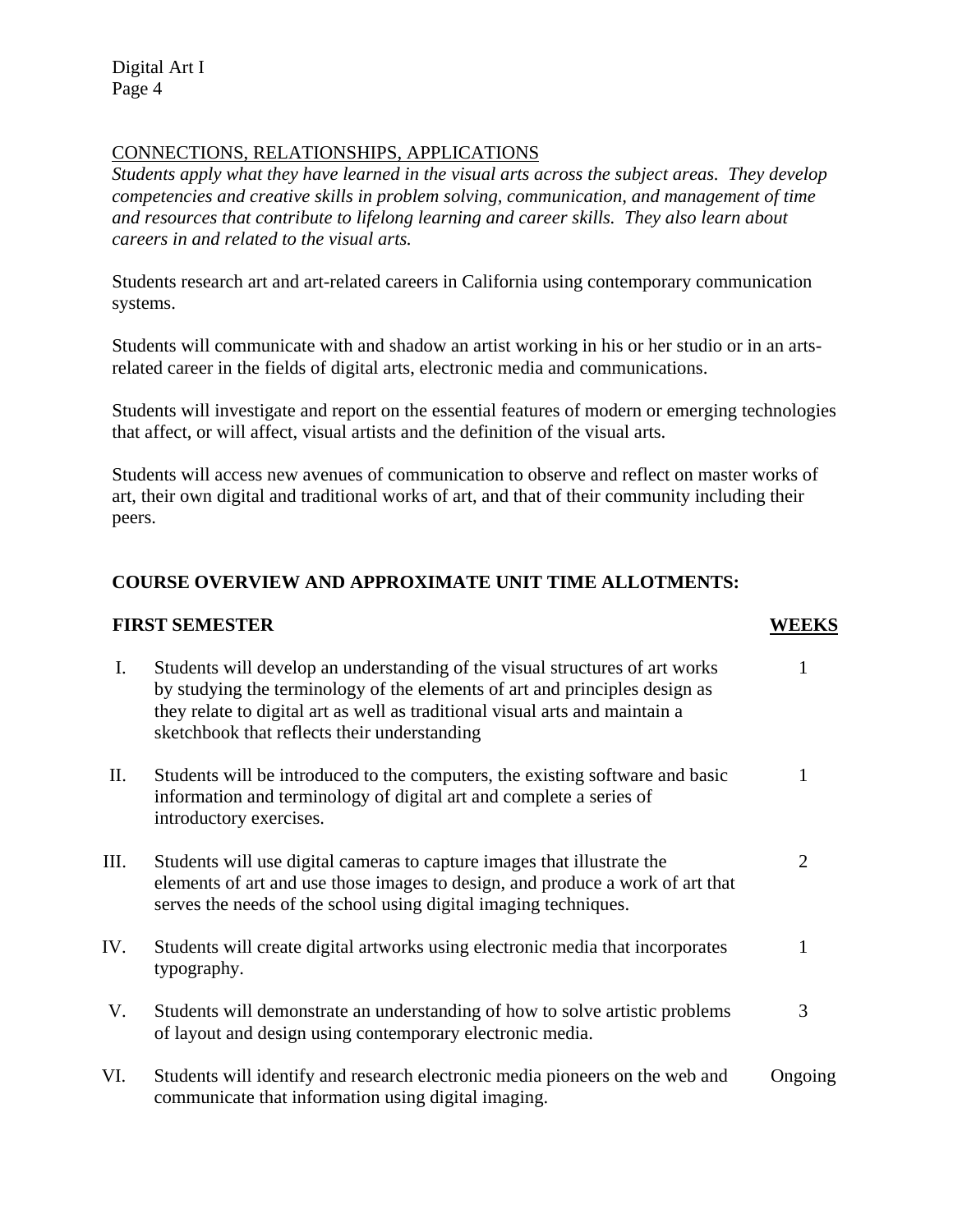# **FIRST SEMESTER WEEKS**

| VII.  | Students will establish digital art and traditional media portfolios for first<br>quarter evaluation and assessment, discussing and writing about the visual<br>characteristics according to the elements of art and principles of design.                                                                             | 1              |
|-------|------------------------------------------------------------------------------------------------------------------------------------------------------------------------------------------------------------------------------------------------------------------------------------------------------------------------|----------------|
| VIII. | Students will be introduced to illustration and create digital works of art<br>that incorporate complex issues of color theory, scale, implied texture,<br>space and distortion of shape/form.                                                                                                                         | 4              |
| IX.   | Students will use the digital camera to take self-portrait photographs and<br>use contemporary technology to manipulate them in the style of a<br>contemporary artist, such as Andy Warhol (Pop Art), Larry Rivers (Figural<br>Expressionism), Wilhelm DeKooning (Abstract Expressionism) or Chuck<br>Close (Realist). | $\overline{2}$ |
| X.    | Students will investigate current electronic artists and the applications of<br>electronic media that they employ in producing artworks and design an art<br>work inspired by their work.                                                                                                                              | 3              |
| XI.   | Students will continue to design and maintain a digital arts and traditional<br>arts portfolios for evaluation and assessment at the end of the first semester<br>and continue to maintain and develop a strong sketchbook ethic.                                                                                      | Ongoing        |
|       | <b>SECOND SEMESTER</b>                                                                                                                                                                                                                                                                                                 | <b>WEEKS</b>   |
| I.    | Students will research topics and consider the purpose and organization of a<br>web site, learn what software and technical support is available, organize the<br>information using a flow chart with headings, sub-headings, and related<br>information that will support the idea or tone to be established.         | $\overline{2}$ |
| Π.    | Students will design a web site using the knowledge and skills developed<br>learning typography, layout and design, and illustration.                                                                                                                                                                                  | 3              |
| III.  | Students will learn about web site maintenance, authoring, conventional<br>"print" concepts, computer animation for web sites and how to input images,<br>create links and buttons.                                                                                                                                    | 1              |
| IV.   | Students will create a digital work of art that addresses a current social<br>issue, such as the manufacture of harmful products, endangered species, a<br>school site issue or a local community issue and evaluate the value of using                                                                                | 3              |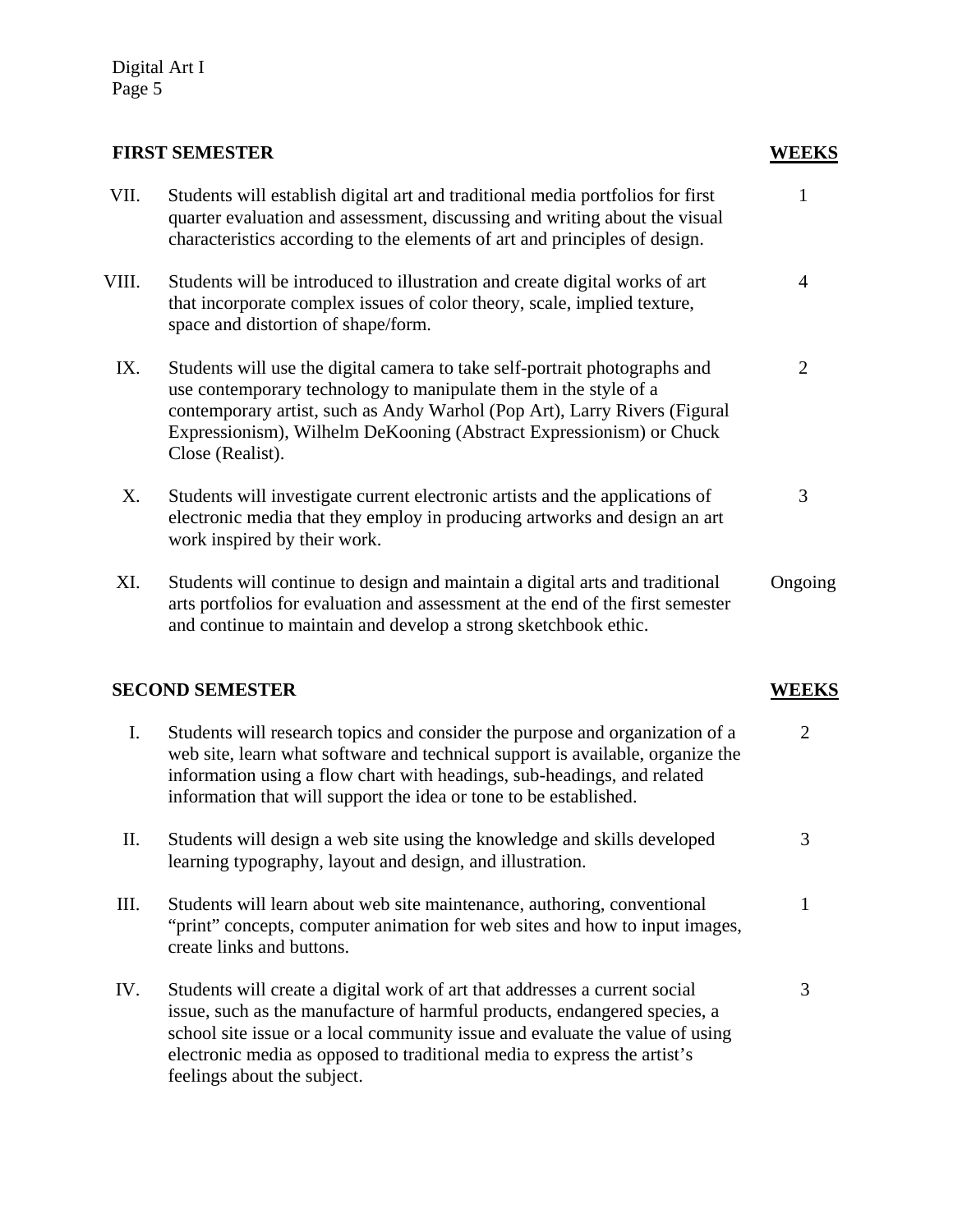#### **SECOND SEMESTER WEEKS**

| V.    | Students will continue to develop portfolios using both electronic and<br>traditional media and discuss and write about their role as artist using a<br>contemporary media.             | Ongoing |
|-------|-----------------------------------------------------------------------------------------------------------------------------------------------------------------------------------------|---------|
| VI.   | Students will study multimedia applications using video and sound and use<br>that knowledge to design and create a multimedia presentation.                                             | 5       |
| VII.  | Students will continue to practice the skills they have learned and design<br>and create digital works of art that reflect a developing personal style and<br>individual content ideas. | 3       |
| VIII. | Students will research careers in the digital arts, interview and shadow<br>digital Artists and explore colleges that have strong digital arts programs                                 | Ongoing |

# **TEXTS AND SUPPLEMENTAL MATERIALS**

Textbooks are adopted on a five-year cycle that is scheduled for all subjects, including the visual and performing arts. All textbooks are reviewed by all of the Digital Art I teachers at all of the high schools and they serve as a committee to make the final selection. Each Digital Art I instructor may purchase adopted textbooks, basic computer programs and support materials as adopted, through the high school media center.

Supplemental materials such as overhead transparencies, videos, posters, prints and teacher reference books and materials may also be purchased by individual schools and instructors using site instructional funds. In the field of electronic media, updates may be found on websites and as new computer programs are made available, the electronic media will be in a state of flux and will demand periodic updating. The computer programs and software selected by the committee will offer the latest in digital art concepts. Adjunct equipment and materials will be purchased by each high school, as their need is determined. Need will be based upon current technologies and careers in the digital arts needs.

Software is now readily available that allows art making at the high school levels. This includes paint, drawing, and design programs, 2-D and 3-D animation, virtual reality artworks, multimedia authoring, web design tools, digital photography and image manipulation, special effects and video editing.

Students will use the Internet for research and reading on assigned projects and for enrichment. Sites such as Artcyclopedia and Artsonia deliver information about categories of visual arts.

The media centers have a rich resource of books that address the elements of art and principles of design, artists' biographies, cultural arts and art history and the philosophy of art, as well as mediums, i.e., watercolor, colored pencils, graphite, pastels, etc.